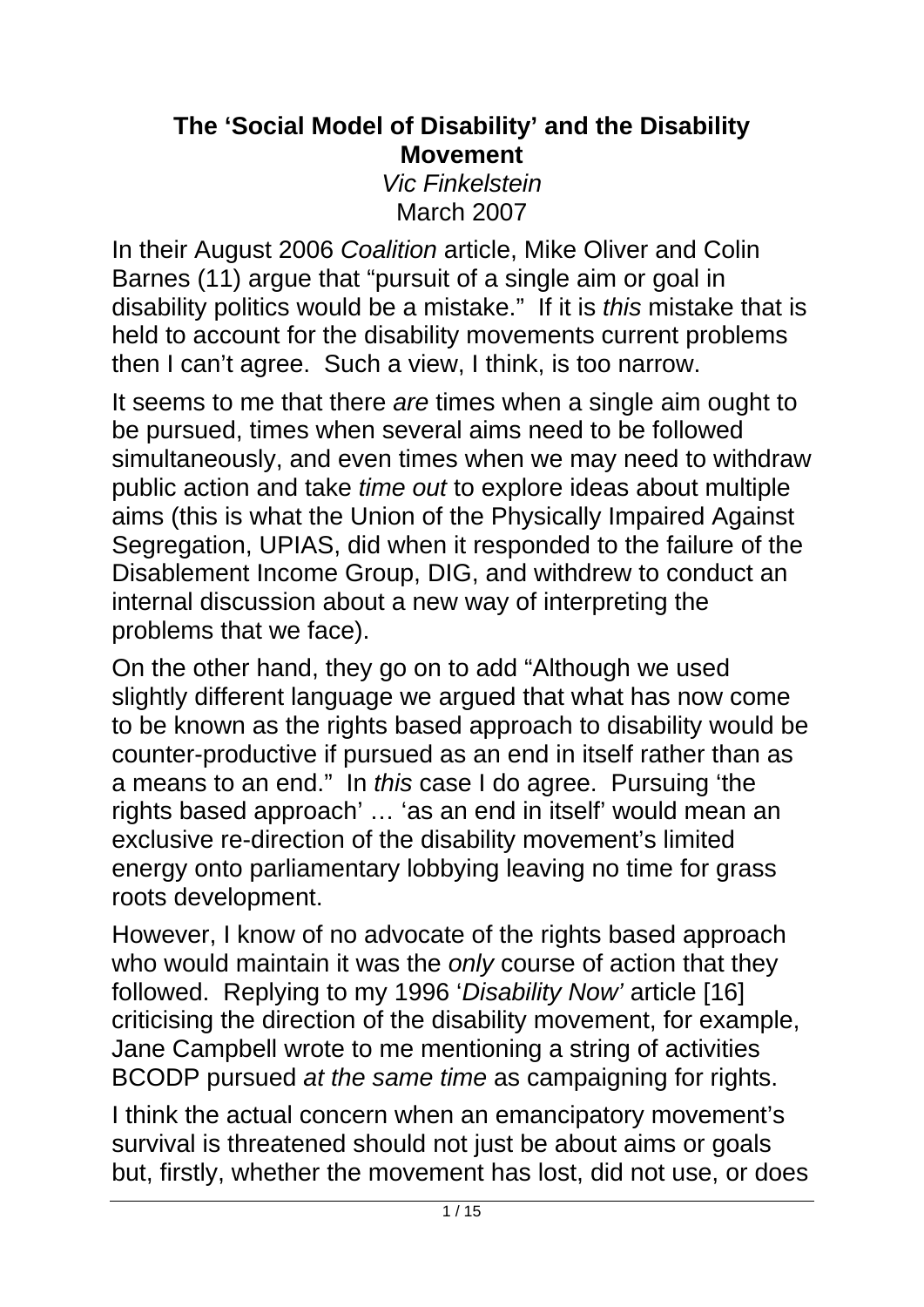not have, a tool which enables insight into the aim or goal which *does* provide an effective way forward. The 'social model of disability' functioned as such a tool for the UK disability movement. As I see it the important questions then become: 'didn't the movement's leadership use, or didn't they really understand the social model of disability?'

## **Disability Models**

In 1996 I wrote a paper on different disability models (1). I wrote this at the time because I had become increasingly concerned about the way people were misunderstanding what 'models' are and, more specifically the UPIAS radical interpretation of 'disability' that Mike Oliver had developed as the 'social model of disability'. I wanted to show that social models only really make sense when understood in particular contexts. Change the context and the model may well become inappropriate. I tried to illustrate a whole range of models – all associated with 'disability' but all very different.

For example this is what I mean: a model house for a child living in a very hot climate would be very different if it were modelled for a child living in a very cold climate. The former might depict a light post and canvas construction and the latter a more robust solid brick construction. They look very different but both could be labelled as 'model houses'. The models enable different insights in the different versions.

The point is: (a) if a model is too generalised it covers everything and becomes useless as a 'model', and (b) a model may retain its name even when it has become something notably different because the context (e.g. the 'society') has radically changed.

In 1975 I wrote in the UPIAS 'Fundamental Principles of Disability' document (2) "... it is society which disables physically impaired people. *Disability* is something imposed on top of our impairments ...". In this interpretation it is obvious and clear that if society changes, or there are significant changes in society, then the disability model can also change.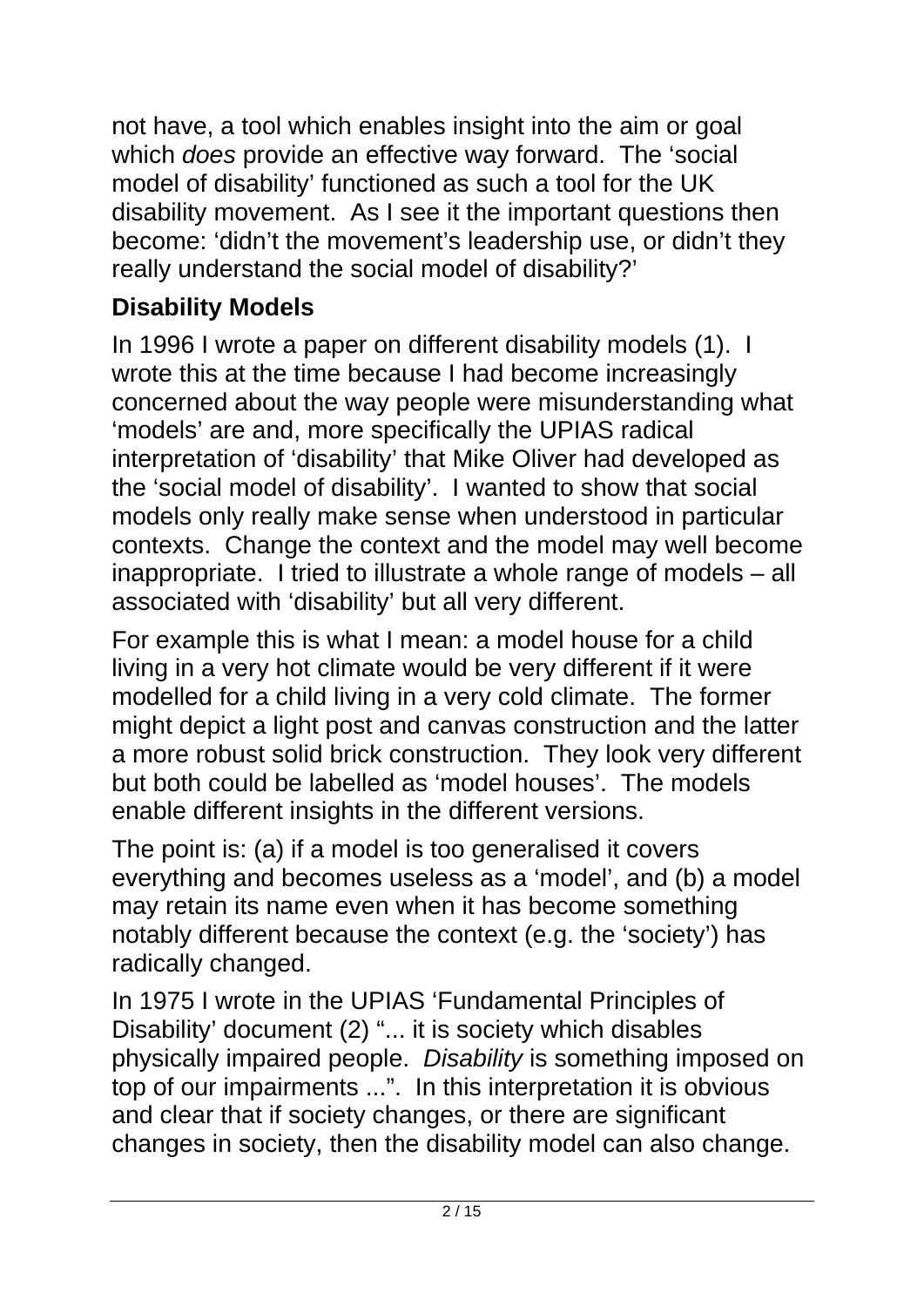Major upheavals in the world and UK in the 1990s (cheered on by the new Blatcherite Labour Party's privatisation programme for the health and social services) need to be understood as changing the social context for models of disability. These social changes were unleashed by, for e.g., the miners' strike defeat 1985, the Soviet Union collapse 1991 and Labour Party's constitutional change abandoning a socialist platform in 1995 and, later, its election 1997.

In concert with these global changes in society I believe that it was no accident that social models started to change. It was in this decade that the politically centre right in the disability movement became more strident in asserting its demand that the social model of disability had to change! In 1992 Liz Crow launched the attack in her paper 'Renewing The Social Model of Disability' (3). This was followed by Tom Shakespeare with a robust attack demanding that the social model of disability must be 'rectified': "Recent work has begun to rectify this gap" (4). By the year 2000 the 'rectifiers' were secure enough to state: "We need to produce an updated social model of disability that; includes a positive statement about us; recognises our diversity and difference; recognises institutionalised discrimination; talks about choice; recognises that not all the things that exclude us are about society's barriers; and talks about barriers (attitudes and access)." (5).

This statement is generalised enough to cover all human social behaviour and is quite useless as a 'disability' model – a real 'shopping basket' approach which enables people to pick and choose any interpretation which happens to suit their personal ambitions; and it perfectly matches the privatisation programme of new labour for a free market in health and social services.

## **Rights**

It was in the 1990s, too, that alongside the attack undermining the social model of disability the BCODP turned its energy from grass roots-work to parliamentary lobbying and made "the campaign for comprehensive anti-discrimination its top priority", Richard Wood *Disability Now* (6). Quite simply, if all major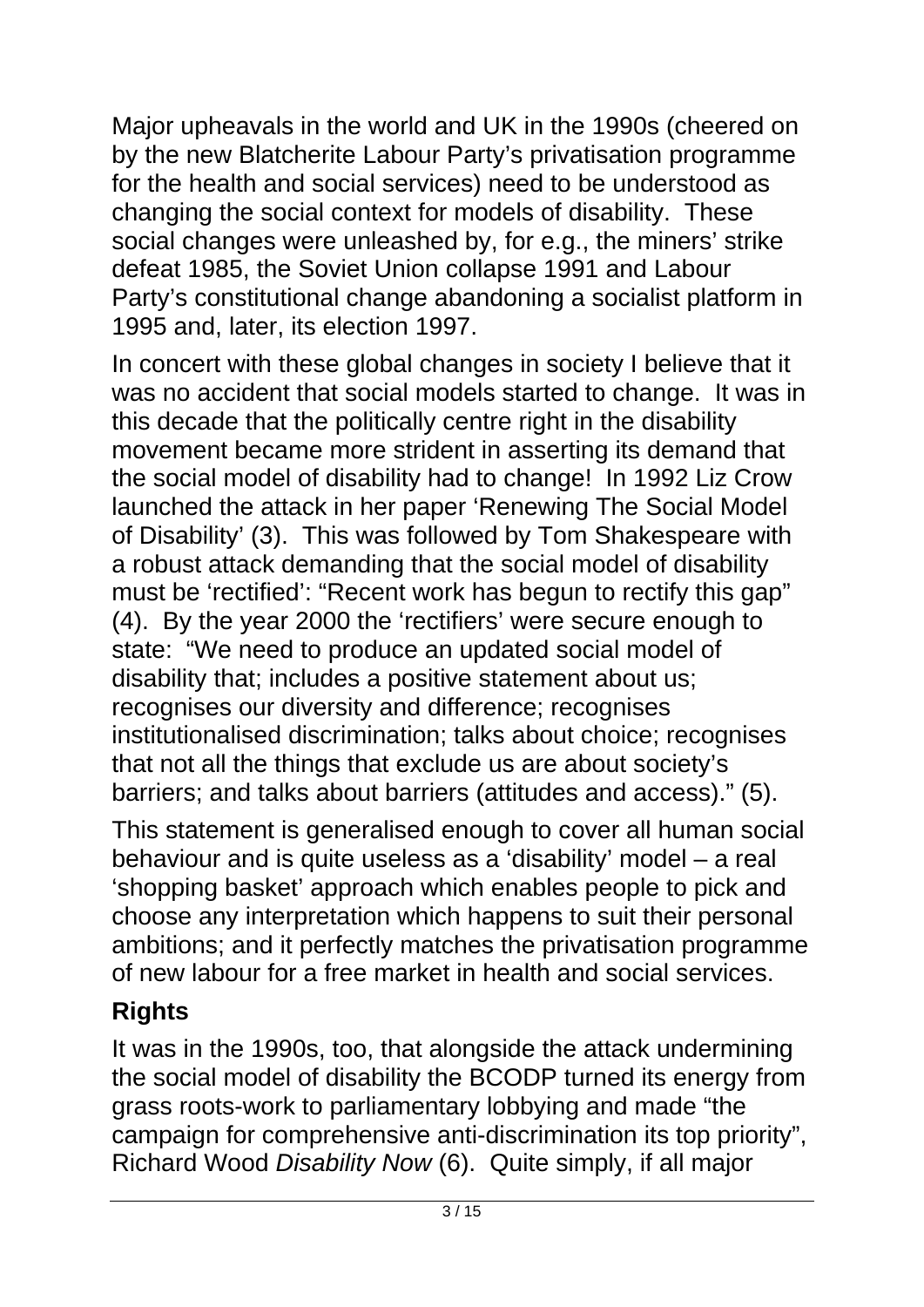political parties are now in favour of a free market to sort out problems in the health and social services rather than finding better ways for users to exercise democratic control over these services upon which they depend, then many disabled people will conclude that they have no choice other than to suck up to parliament in the hope that we will not be forgotten. With never enough personal income to buy-in services, or merit attention from significant sectors of the market to solicit our custom, all we can do is beg that our human 'rights' are recognised and policed. The changes of the 1990s, then, led to the emergence of meaningless social models of disability coupled with a shifting focus on 'social rights'. Thereafter it was only the next simple step to interpret the social model of disability as a 'rights' model.

For me, then, 1996 was the crunch year. At this time I never saw, and cannot recall, any robust criticism of what was happening in the disability movement. This was when I made my concerns public. Having previously been prevented from speaking at a BCODP Council meeting (when Dick Leaman and I travelled to Derbyshire to speak at a BCODP meeting about our worries regarding developments in the movement) my concerns became so strong that I sent a paper to '*Disability Now'* for publication! The full version was published in **Coalition** 

"The adoption of Anti-Discrimination Legislation (ADL) is about to drive a wedge through the heart of the disabled community as the artificial alliance promoting ADL predictably falls apart. The disability movement with its adoption of pressure group politics campaigning for this legislation not only followed all the mistakes of yesterday's DIG but is threatening to end up the same way, having started full of enthusiasm and ending up as, in the words of the DAIL Magazine editorial [referring to their AGM meeting], 'a disappointing affair'." (7).

Apart from Anne Rae's support my views were met in public by – 'silence' – and the unified core of the disability movement merrily continued its political journey into fragmentation. It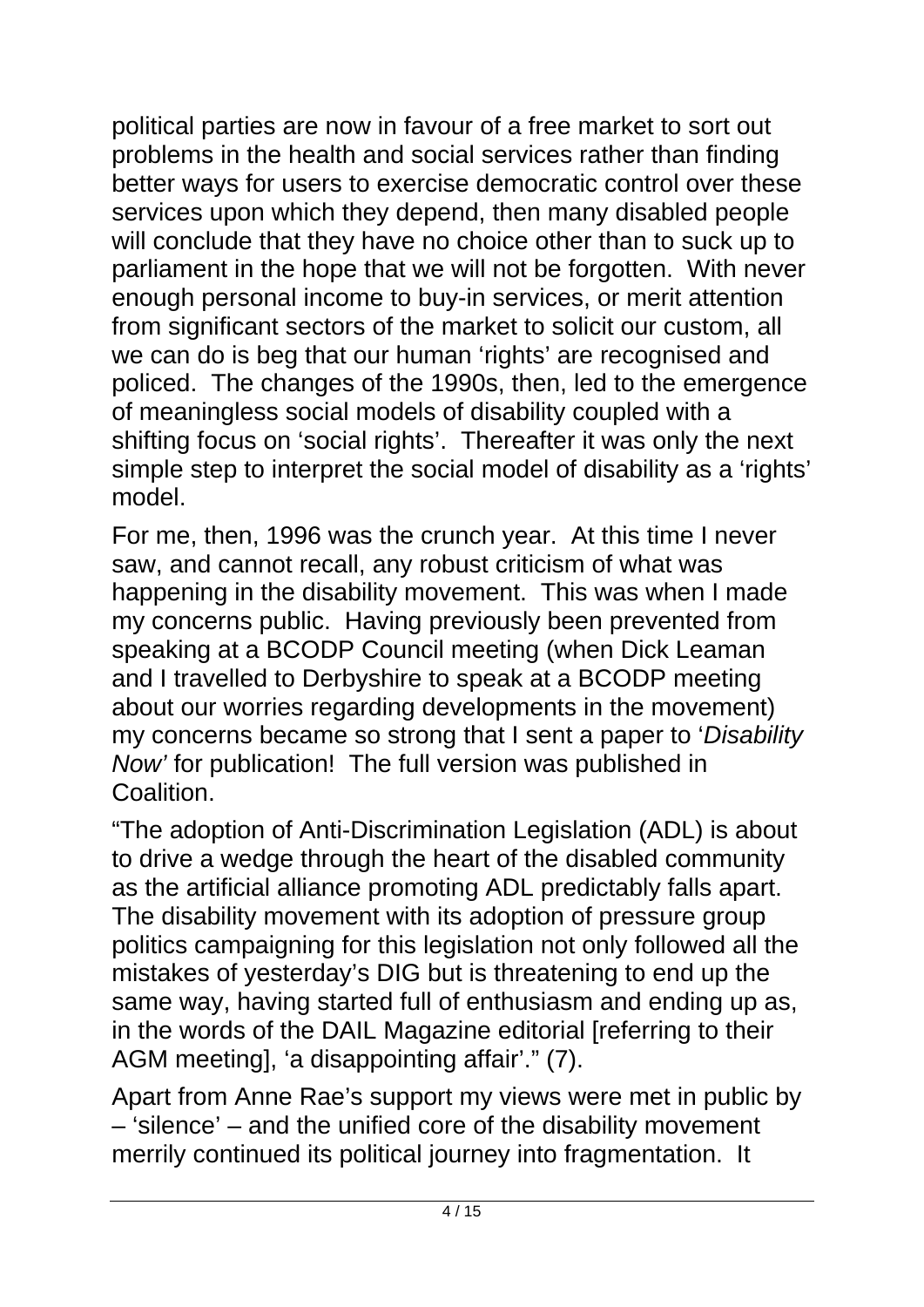gives me no pleasure in seeing this foreboding anticipation realised.

In 2001 I tried again and in my presentation to the Greater Manchester Coalition of Disabled People September open meeting I said: "Civil Rights are about individual people or groups of people – this is a legalistic approach to emancipation. … the campaign for 'disability rights' does not depend on, nor is it a reflection of, the social model [or, to avoid confusion, the radical UPIAS *interpretation*] of disability". In the 'rights' approach parliament grants legal rights to those *it defines* as 'disabled'. The focus is on identifying characteristics of the individual, rather than the nature of society, and then making selected 'concessions' to those so defined. I then added: "It's not just that the liberal right wants to inherit the ideological underpinnings of the social model of disability, but they want also to rewrite (reclaim) the past. The left may lose this battle, but at least let's be clear about what is being done to the social model of disability." Further on in this paper I wrote: "… what happens to disabled people is an integral part of the way our society is organised and structured … I believe that we cannot understand or deal with disability without dealing with the essential nature of society itself". (8).

This is a comprehensive approach to addressing our oppression and has always been fundamental to UPIAS. In my 2004 revised Lancaster University paper (10) I wrote:

"UPIAS was founded in response to the failing *Disablement Income Group* and the frustrated aspirations of disabled residents in institutions. Its main focus was the campaign for full participation in all sectors of society." I then quoted from the UPIAS Constitution:

"The Union aims to have all segregated facilities for physically impaired people replaced by arrangements for us to participate fully in society. These arrangements must include the necessary financial, medical, technical, educational and other help required from the State to enable us to gain the maximum possible independence in daily living activities, to achieve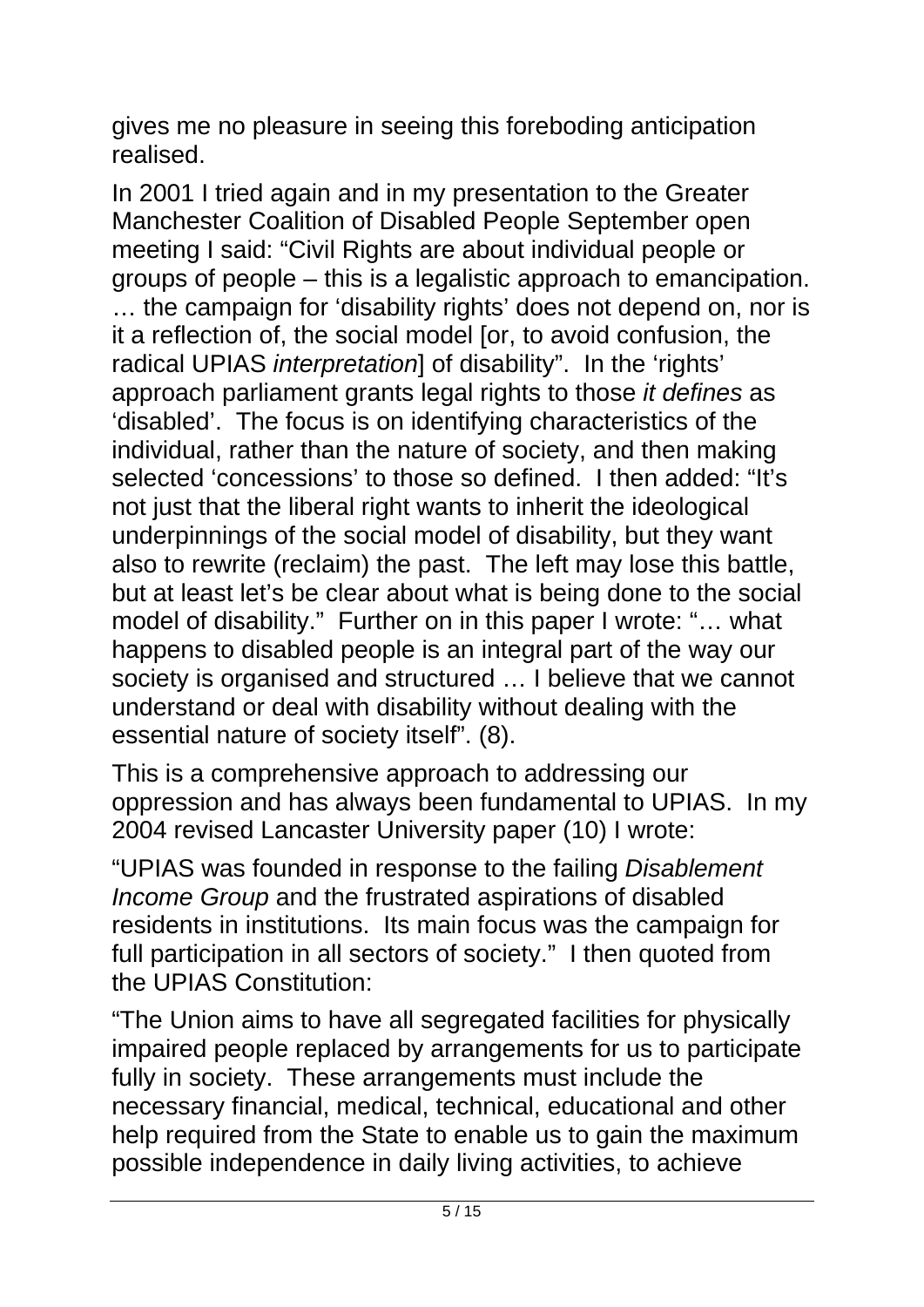mobility, to undertake productive work, and to live where and how we choose with full control over our lives." (9).

And I added:

"It is clear that the Aims are comprehensive, embrace the requirements of *all* disabled people and, unlike many other organisations at that time, avoids single issue campaigning."  $(10).$ 

One underlying theme has remained the same throughout all my writing on 'disability' since I came to the UK – 'disability' should be understood and addressed as a social (i.e. comprehensive) and not as a personal (i.e. individual) phenomenon. Even when a single approach is emphasised for a given period, the UPIAS 'interpretation' of disability (and logically the 'radical' social model of disability) makes no sense if a *one* component (or attribute) is selected as providing the *only* route to emancipation, . The 'radical' social model of disability provides an overarching view of disability and cannot be placed alongside selected elements **as if they were of equal value**.

# **The Troika**

In the 1990s Mike Oliver's view, on the other hand, was and has remained, that the 'social model of disability' and 'civil rights', alongside with 'independent living' are harmonious components in our struggle for emancipation.

"In the last 30 years we have begun to shake off the dead hand of charity … In so doing we have built a political and social movement that does offer us the very real possibility of 'changing our futures' …" (Campbell and Oliver 1996). Mike maintains that these advances were founded on three *big ideas*: "the social model of disability, independent living and civil rights". (17)

I don't agree. I don't see how 'components' of a model can be given equal value to the model itself! This is like suggesting, in my model house analogy, that we can say 'we have built a new house founded on three big ideas: the model (of the house),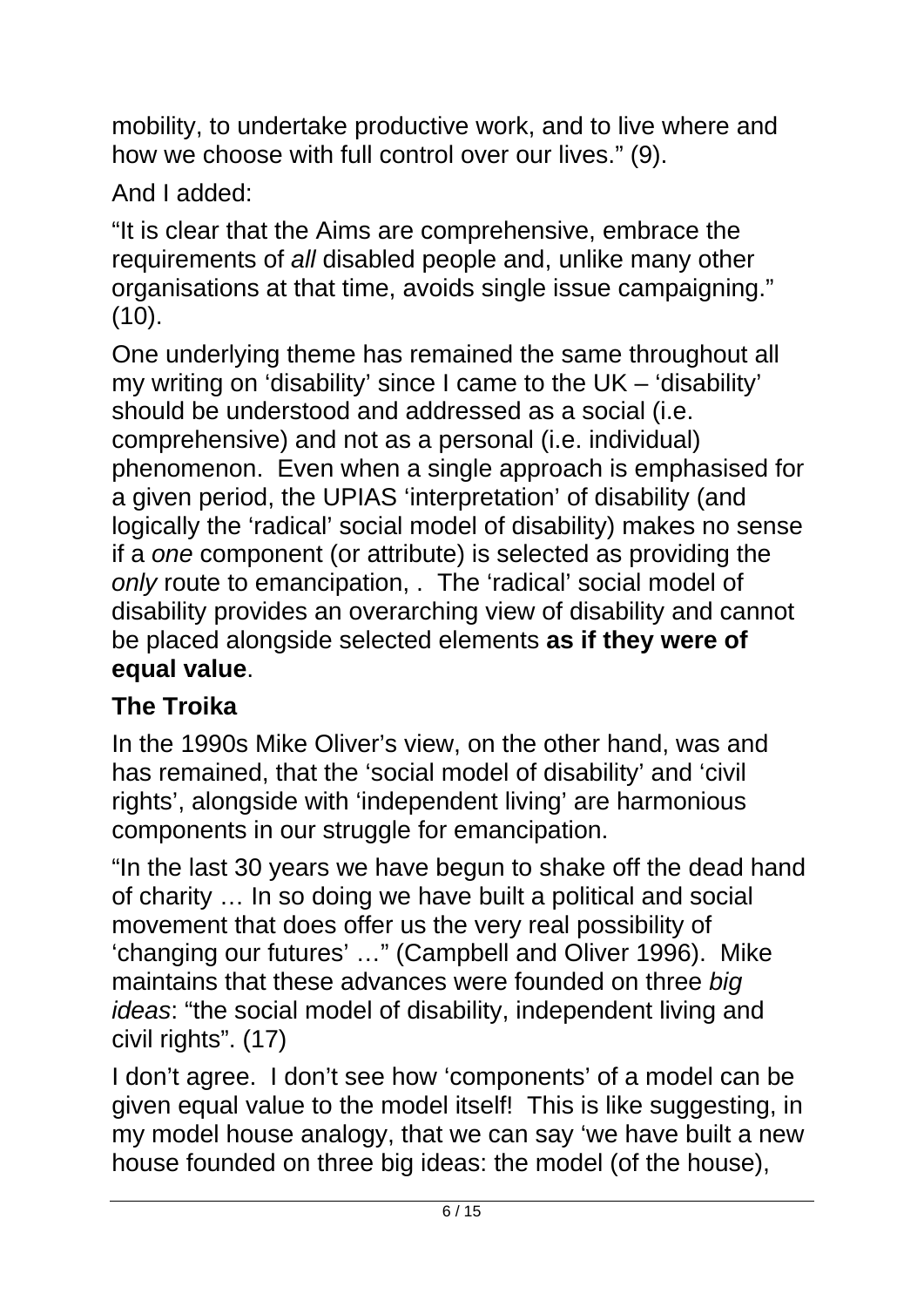doors (a component, attribute, or element of a house) and a roof (another component of a house)'. Not only are the 'door' and 'roof' components of the overarching house 'model' but there is no particular reason to select these components rather than other attributes (such as 'windows' and 'floors') to put alongside the overarching 'model'. You could just as well replace the components 'independent living and civil rights' in your "three big ideas" with 'disability culture' and 'direct payments' (perhaps even making a better case!): but you can't remove or replace the social model of disability 'big idea' without undermining the modern UK disability movement's political and social history.

My points is that 'independent living', 'civil rights', 'disability culture' and 'direct payments', etc., are *internal components*, or elements, of the 'social model of disability'. **In other words these are 'insights' that are revealed by exploring the model!** If we believe that over-emphasising a component of the model "would be counter-productive if pursued as an end in itself rather than as a means to an end" (as Mike Oliver and Colin Barnes argue) then we are interpreting current problems in the disability movement from an "inside out" (*internal*) rather than an "outside in" viewpoint:

"… the pursuit of a single aim or goal in disability politics would be a mistake ..." (11).

## **Inside Out?**

The result is that Mike and Colin do not offer a *single* interpretation of what happened in the 1990s structures of society, 'outside' there, which facilitated the rising dominance of the 'rights based approach' in the disability movement, 'inside' here. Far from making a credible criticism of the disability movement's misleading over-emphasis on 'civil rights' they adopt the same "inside out" approach in their analysis! This is not helped at all by their studious avoidance of naming anyone whose views may be identified, read, analysed and praised or criticised for leading or influencing the movement into its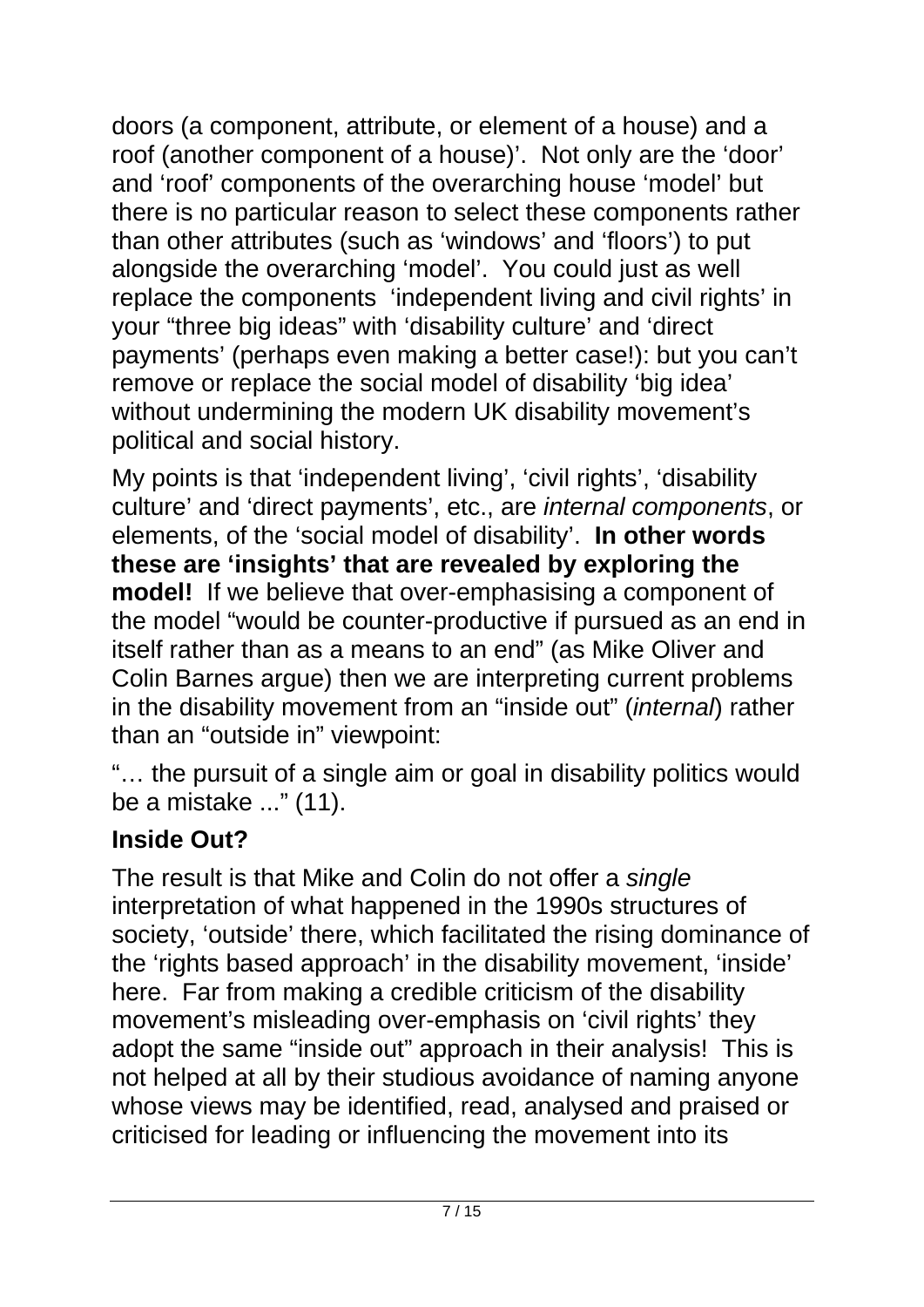present situation. Both Mike and Colin, after all, were in the forefront championing civil rights.

Its only in the last paragraph that Mike and Colin put forward a comprehensive social (socialist?) connection with the disability movement's emancipatory struggle:

"We still believe that the only viable long-term political strategy for disabled people is to be part of a far wider struggle to create a better society for all. It is a struggle that must take on board the fact that twenty first century Britain is a society near the top of world league tables for illiteracy, teenage pregnancy, childhood obesity, school exclusions and relative poverty. All of this must be contextualised within a global society characterised by an exploding human population, growing cultural conflict, climatic change and environmental degradation. These are the issues that today's generation will almost certainly have to address if the struggle for a society fit for all is to be achieved." (11).

However, its all very well saying that we need "to be part of a far wider struggle to create a better society for all", but these remain empty words when unbacked with any suggestion of how and what the disability movement ought to do. And why pass on responsibility to "today's generation" for addressing the "long-term political strategy for disabled people" when these issues were clearly emerging in the 1990s and were precisely what we (yesterday's generation?) ought to have addressed, at the very least, in developing the movements strategy? I think adding a wider perspective in the last paragraph, of the struggle disabled people need to face, with no suggestions is a 'cop out'

## **CILs – What Are They?**

At least I made several attempts from the 1990s onwards for a route to get "to be part of a far wider struggle to create a better society for all". I argued that CILs should be developed so as to facilitate our own community based services and profession. My view was that such an action flows from the social model of disability and has the potential of transforming ourselves and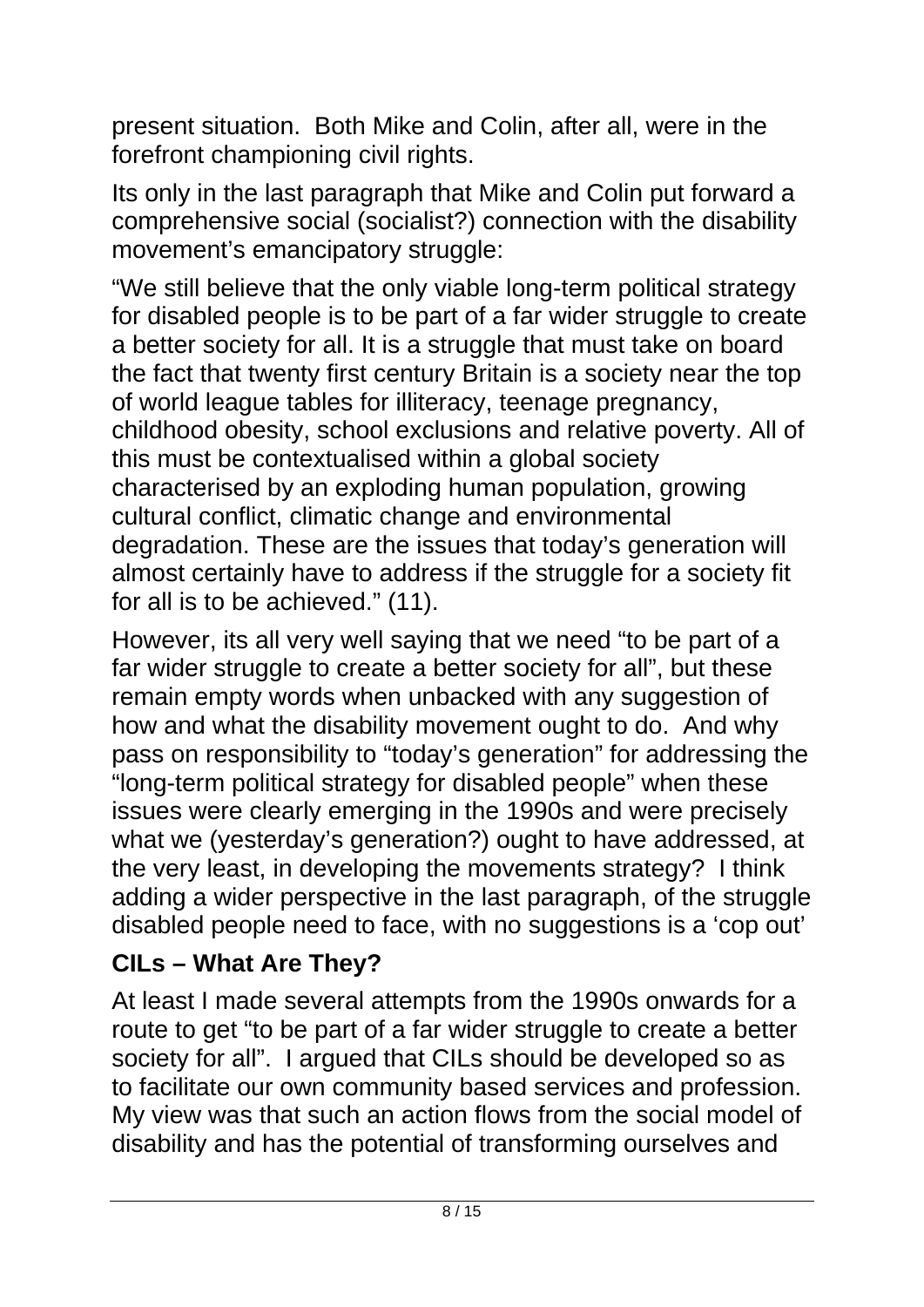our place in society by making our own contribution to its development:

"First, the development of our own approaches to assistance not only requires an unpacking of the version imposed on us by people with abilities, but the creation of our own "normal" forms of assistance. Our constructing of systematic forms of help according to our own social model of disability will generate new services and service providers – professions allied to the community (PACs), as distinct from professions allied to medicine (PAMs). I believe that these workers will constitute our own trade union. It is these trade unionists, truly immersed in a disability culture, who will be a vital engine for social change. They will have a crucial role in promoting the national and international criticism of the dominant health and community care ideology that is not wanted by disabled people." (12).

### And in 2000:

"Centres for Integrated Living (CILs) are one structure created by disabled people to service such aspirations and, in my view, workers in these centres are an embryonic profession allied to the community (PAC). This professionalisation process exactly replicates the progress made by women when they created their own midwifery service, rather than see themselves as woMEN with support needs wholly defined by males. Usergenerated support services create opportunities for harmonising user and provider needs and, at the very least, help to avoid the trap of disabled people being seen as disABLED, with support needs wholly defined by people with abilities. The allying of service development with communitybased aspirations requires substantially different worker attitudes and guidelines for providing professional assistance. Setting up CIL services transforms the way disabled people think about themselves and the public identity they wish to cultivate. In my view this is the beginning of a journey in which a whole new cultural matrix of human relationships is waiting to be discovered." (13)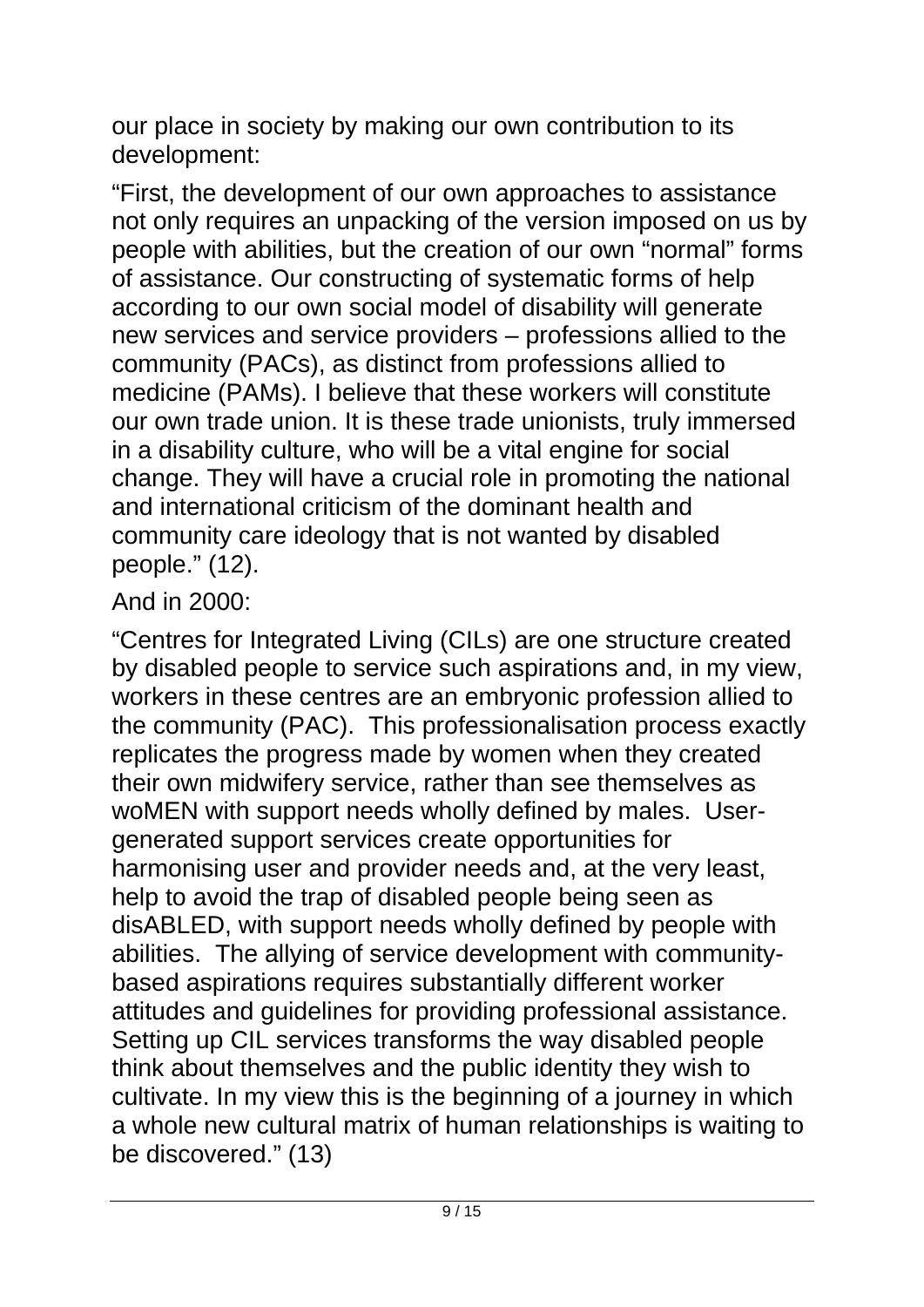## And then again:

"Our experiences in the emancipatory struggle, and in our development of CILs, have already thrown light on the kind of community based worker that we want, need and have to create. Inspired by insights from the radical social model of disability we must develop our own community based profession. This will provide an opening for disabled people and disenchanted professionals (especially OTs) to truly work together in creating a more appropriate nationalised service which allies itself with the community and responds to what people want." (8).

## **Independent Living**

I think uncoupling the social model of disability and its constituent elements undermined the UK innovatory road to emancipation. Encouraging informed opinion in the disability movement's body politic and clarifying possible ways to progress our emancipation through the dissemination of information, debate and educative material in a BCODP journal, identity building by supporting disability arts and cultural development and supporting more graduates in disability studies were all sidelined in favour of USA 'privatisation' solutions (focus on 'independent living' and 'civil rights') that aren't working even for them!

The rights based approach wasn't counter-productive simply because it was "pursued as an end in itself rather than as a means to an end" – it was freed-up to become, and be pursued, as an end in itself *because* it was uncoupled from the social model of disability as one of the three 'big ideas'.

To my mind the same criticism holds for the way the USA approach to personal support, 'independent living', was assigned particular significance in the UK disability movement's progress to emancipation.

Following the BCODP and NCIL split in 2002 both Colin and Mike attached their names to the letter addressed to "BCODP member organisations" which includes this assertion: "a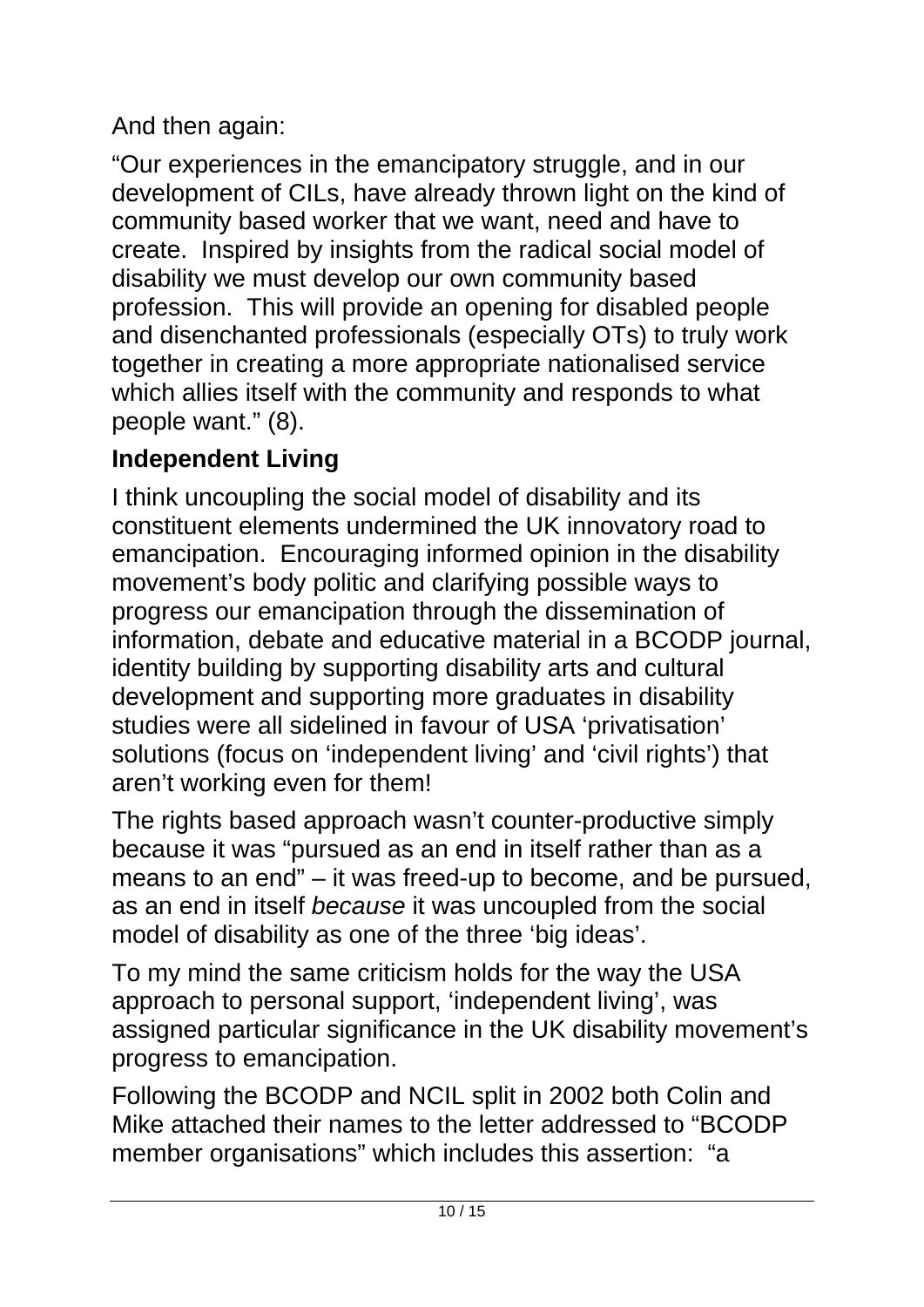principal foundation of disabled people's freedom – the right to independent living" (14). Elevating 'independent living' into a *principal* (rather than seeing it as an *element* within a model) in my view avoids in-depth debates about campaigning aims – for example: should we aim at the right (civil rights law) to be independent (independent living services) or should it be for the nationalisation of appropriate social services **under our control** (integrated living services)?

It, surely, is only by emphasising that 'rights' and 'independent living' are no more than 'components' of the social model of disability that makes clarity in the dynamics of our quest possible. One way or the other I think 'independent living' was given a green light for its independence (as NCIL) and as a direct challenge to BCODP.

## **The UK community support alternative?**

Since the 1990s I made several attempts to highlight, not the dangers of promoting CILs, but the importance of understanding the difference between 'independent' and' integrated' living. I wrote for example:

"In addition to the pioneering 'Centres for *Integrated* Living' there were also 'Centres for *Independent* Living' in the UK more closely modelled on the USA CIL brand. The fundamental difference between 'Centres for *Integrated* Living' and 'Centres for *Independent* Living' was sharply highlighted in the 1990s when the weight of national party politics shifted and the centre left Labour Party jumped over the central Liberal Democratic Party to occupy a centre right position, pushing the Conservative Party further to the right. This changed the political balance leaving no major national party with a 'socialist' agenda. Both the Derbyshire and Lambeth 'Centres for Integrated Living' were soon in crisis – the former became a "Centre for *Inclusive* Living" and the latter was dismantled. On the other hand 'Centres for *Independent* Living', facing a greatly weakened ideological opposition within the 'disability movement' were now free to develop, rewrite history, and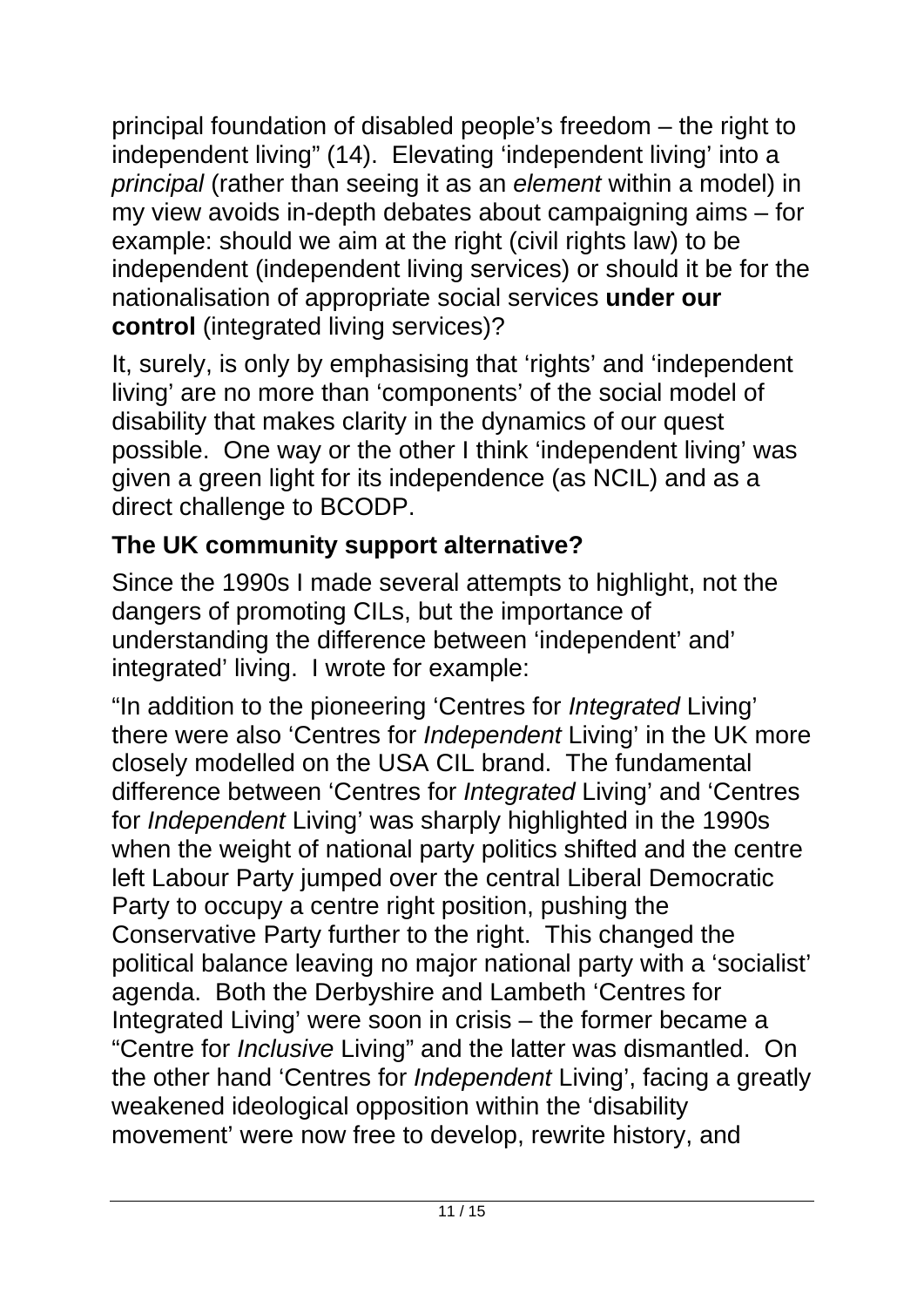present their approach as the originator of CILs in the UK!" (10).

Apart from the substantial literature from Ken Davis, and others in Derbyshire, and Dick Leaman, and others in Lambeth, on the distinction between 'independent' and 'integrated' living services backed by myself, I know of no attempt to question the USA model for community based services for disabled people.

I find it extraordinary that people who campaigned so vigorously for the USA style of independent living services to be created in the expanding UK competitive market are now complaining that they are losing the government support upon which they are dependent!

"Organisations of Disabled People are being made to close because of a lack of money and support … We will be dressed in rags and chains to show that it is still very hard to live independently because we do not have enough support to have freedom and choice" Flyer (15) announcing demonstration on 2 September 2006 about new Independent Living Bill.

So, after all, disabled people cannot be 'independent' without state 'support' – disabled people's 'independence' is 'dependent'!!! I don't think you have to be a psychologist to recognise the dominant message this demonstration will feed the 'non-disabled' public.

The promoters of 'independent living' in a market economy can't complain that they get what they wanted (to the delight of privateers in the new Blatcherite Labour Party). When disability groups became 'independent' they needed to get on with the job and *compete* against other 'independent living' service providers. If the competition happens to be well-established charities – well so be it – let the most competitive win! That's what 'independence' means in the capitalist system. Its all about 'efficient' service provision (meaning who has the cheapest product to sell). The market has no need for nonproductive groups such as 'political' organisations of disabled people. How can we complain when some people from the disability movement, even former leaders, take top jobs in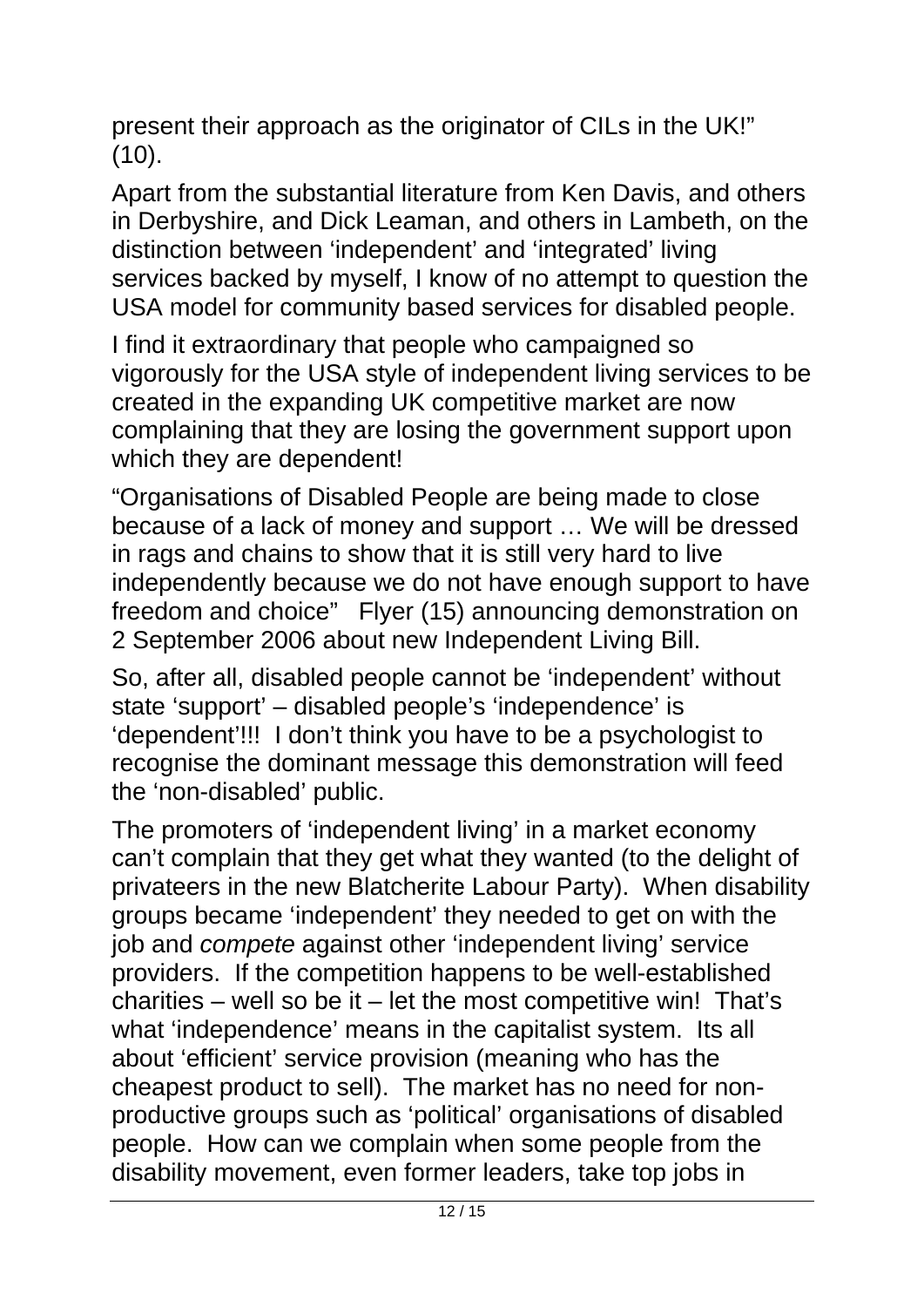charities, or when Rachel Hurst goes public saying we should cooperate with charities rather than oppose them? After all we're all the same now – 'independent' competitors in the same service providers' market. In short, the disability movement is no longer setting the agenda for our emancipation – instead, we've become prisoners of a market that sets the agenda for our movement!

This is a capitalist dream come true – every single disabled person becomes an employer, pays personal assistants for their labour, is responsible for working conditions, ensures annual leave is provided, does the obligatory paperwork and checks taxes, etc. The only trouble is – capitalism doesn't stop here – competition means successful companies gobble up weaker groups, companies merge forming larger groups and those that fail, well, they go bankrupt and disappear. No surprise, surely, that entrepreneurs are setting up companies to relieve stressed disabled people from managing their 'direct payments' funding. How can we carp about individuals or charities advertising their management services to disabled people getting 'direct payments'? If these new service providers are better able to advise disabled people and supply 'carers' then organisations of disabled people, such as CILs, they are only doing what people do in the market – competing!

All I can say is that perhaps one day (when it dawns on people that a market in 'care' is not without stress for the recipients, the most efficient, or civilised) then the few successful monopolies in 'care' services will be nationalised and disabled people will be back where they started – with social services providing 'care' over which we have no control!

Can we believe that people with capabilities would welcome being treated like an individual company when they use personal services? Imagine going to a restaurant and having to employ the waiter to 'care' for our needs (pay the person directly and do all the paperwork), then employ the cook to 'care' for food needs, etc. Well … perhaps people once did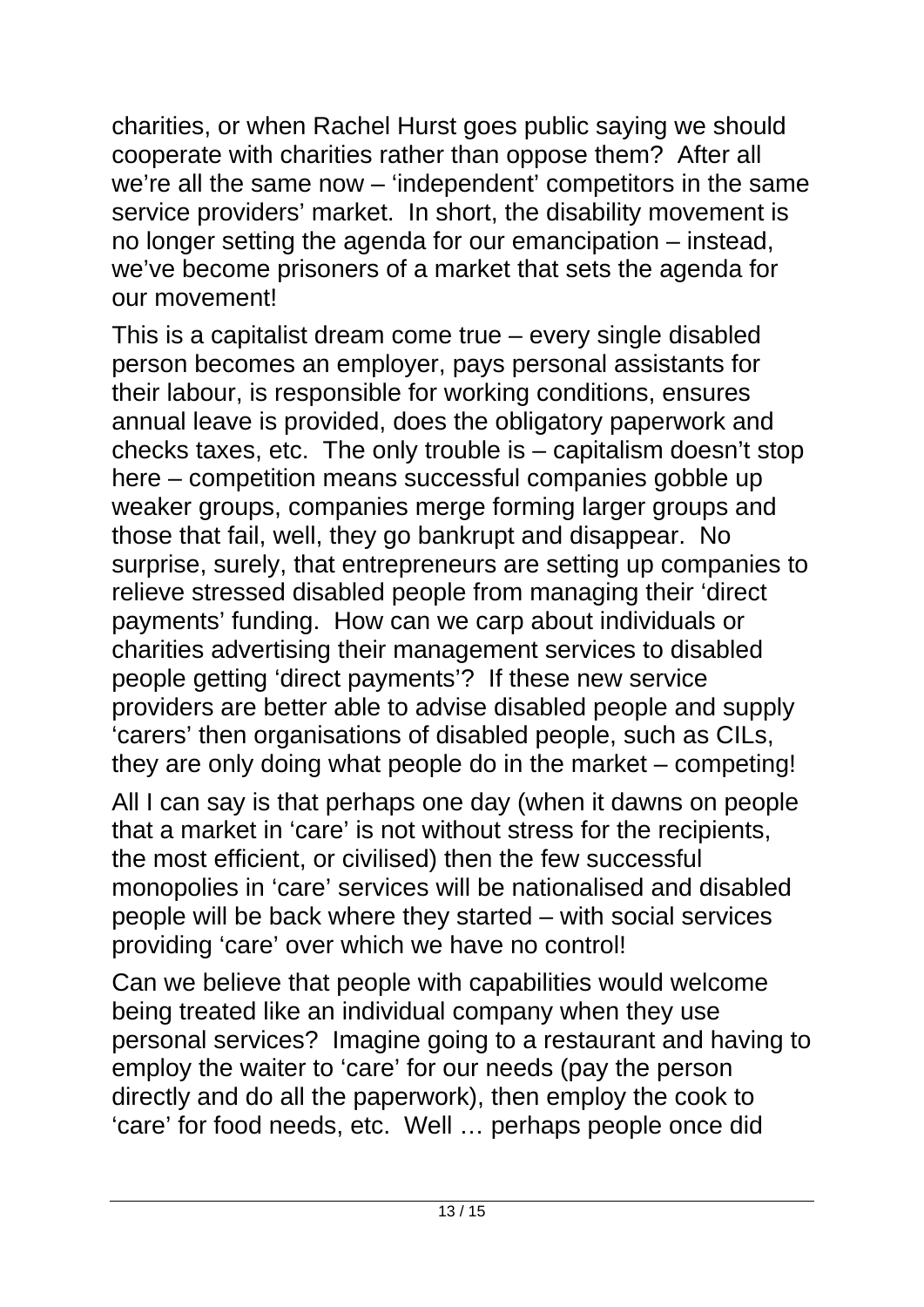have to do this until entrepreneurs started doing this for the customers and set up restaurants. Oh dear …

## **Goodbye Social Model of Disability?**

The ideological problem facing the disability movement in the UK from the 1990s onwards was whether the social model of disability was still relevant in guiding our struggle or whether social changes had advanced so far that the original model no longer reflected the social context in which it had been created? Is the 'rights', or 'potpourri', model of disability now more in tune with the market economy expanding into the health and social services sector of society? Was the social model of disability really understood?

Well … as I wrote in 1996: "The adoption of Anti-Discrimination Legislation (ADL) is about to drive a wedge through the heart of the disabled community …" (7).

## **References**

- 1. Vic Finkelstein "Modelling Disability" (1996) Centre for Disability Studies, Leeds University web site
- 2. UPIAS "Fundamental Principles of Disability" (1975)
- 3. Liz Crow "Renewing The Social Model of Disability" *Coalition News*. GMCDP (1992)
- 4. Tom Shakespeare "Disabled People's Self-organisation: a new social movement?" *Disability, Handicap and Society* (1993) Vol.8 No.3, page 257
- 5. GLAD "Reclaiming the Social Model of Disability" Greater London Action on Disability conference (February 2000)
- 6. Richard Wood in *Disability Now* (April 1996)
- 7. Vic Finkelstein "Outside, 'Inside Out'" *Coalition* GMCDP (April 1996) pp.30-36). Has the following note: An edited version appeared in Disability Now
- 8. Vic Finkelstein "The Social Model Repossessed" *Coalition* (February 2002) p.10-16.